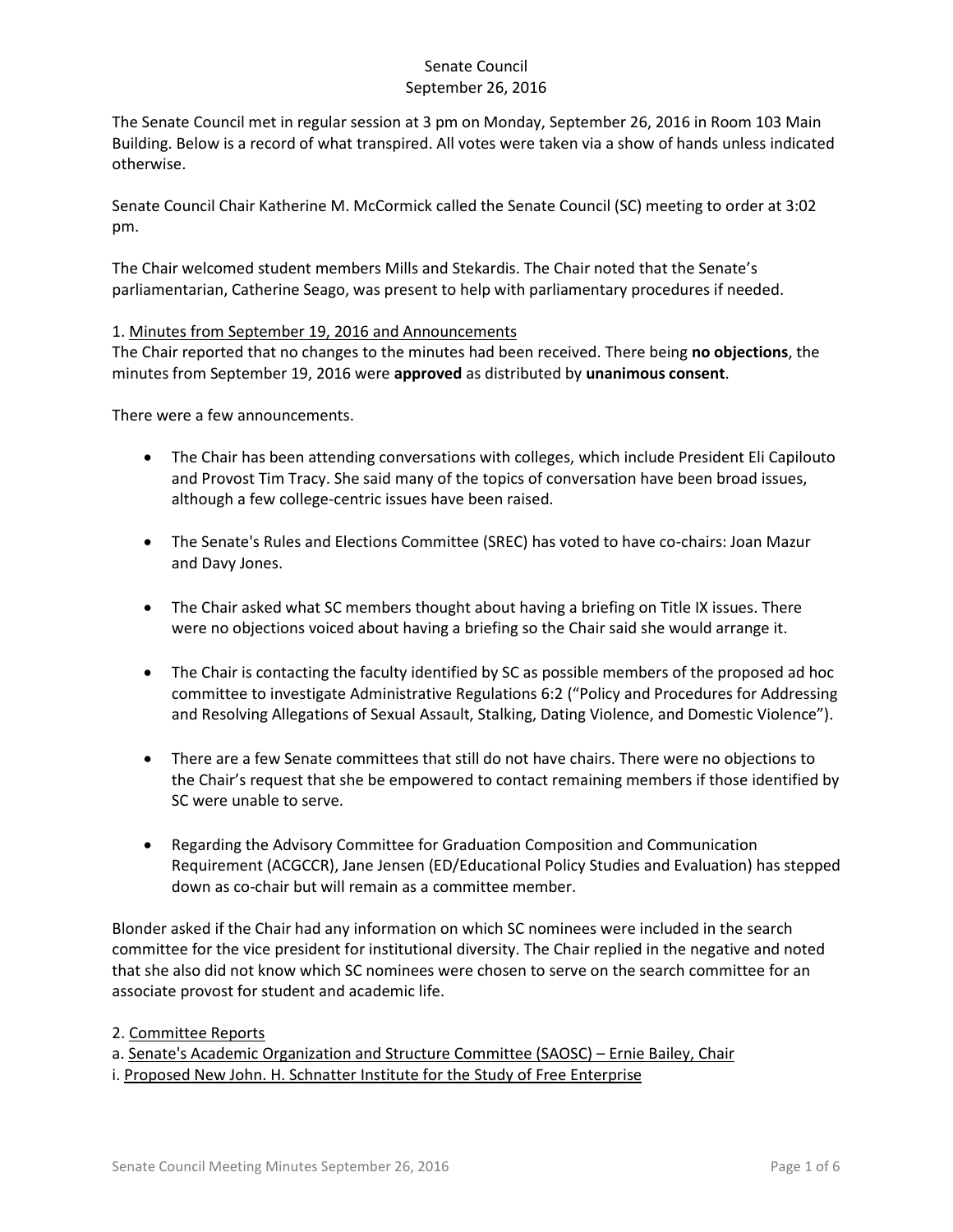The Chair explained that the Senate's Academic Organization and Structure Committee (SAOSC) recommended approval of the proposed new John. H. Schnatter Institute for the Study of Free Enterprise (Schnatter Institute). Because the motion came from committee, no second was necessary.

Bailey, chair of the SAOSC, said that the SAOSC met on September 14 and Gatton College of Business and Economics Dean David Blackwell and Ernie Yanarella (AS/Political Science) and other Gatton faculty were present and participated. Bailey explained the proposal to SC members. He noted that the SAOSC was supportive primarily because of assertions by both Dean Blackwell and Provost Tracy that if there was any undue influence on academic matters by outside parties, both of them would work together to support Schnatter Institute-initiated activities if the relationship with the Charles Koch Foundation (Foundation) was broken.

The Chair invited Guest Ernie Yanarella to offer his comments on the proposal and requested that he limit his remarks to five minutes. [Yanarella's comments in their entirety are appended to the end of these minutes.]

The Chair invited Guest David Blackwell, dean of the Gatton College of Business and Economics, to offer his comments on the proposal. Given that Yanarella had gone slightly over the time limit, she let Dean Blackwell know that he had nine minutes in which to speak. [Dean Blackwell's comments in their entirety are appended to the end of these minutes.]

Following remarks by Dean Blackwell and Dr. Yanarella, Blonder offered the concerns below.

- UK's Board of Trustees accepted the money from the Foundation in December, but the discussions with faculty occurred in January and February.
- Although 22% of the Gatton faculty voted in opposition to the proposed Schnatter Institute, none of those faculty wrote letters explaining their opposition. Blonder wondered if those faculty were already concerned with matters related to academic freedom.
- While there are numerous other institutions that have accepted donations from the Foundation, those amounts were significantly smaller than the  $$10 - 12$  million that UK accepted (.e.g. the University of Pennsylvania appears to have accepted \$5,000 and most donations to the universities cited were well under \$500,000 as of 2014).
- The mission of the Schnatter Institute as described in the charitable grant agreement ["to discover and understand aspects of free enterprise that promote the well-being of society"] seems to slant activities of the Schnatter Institute in a certain direction that could have an impact on academic freedom. Given the inclusion of a 30-day notice for donor's intent to terminate the agreement, there is nothing preventing the Foundation from pulling funding if faculty conduct research that suggests capitalism has not improved the well-being of society.
- If the Provost and Dean Blackwell could come up with money to support Schnatter Instituteinitiated activities if the Foundation terminates the agreement, why were those monies not used to support faculty activities to begin with?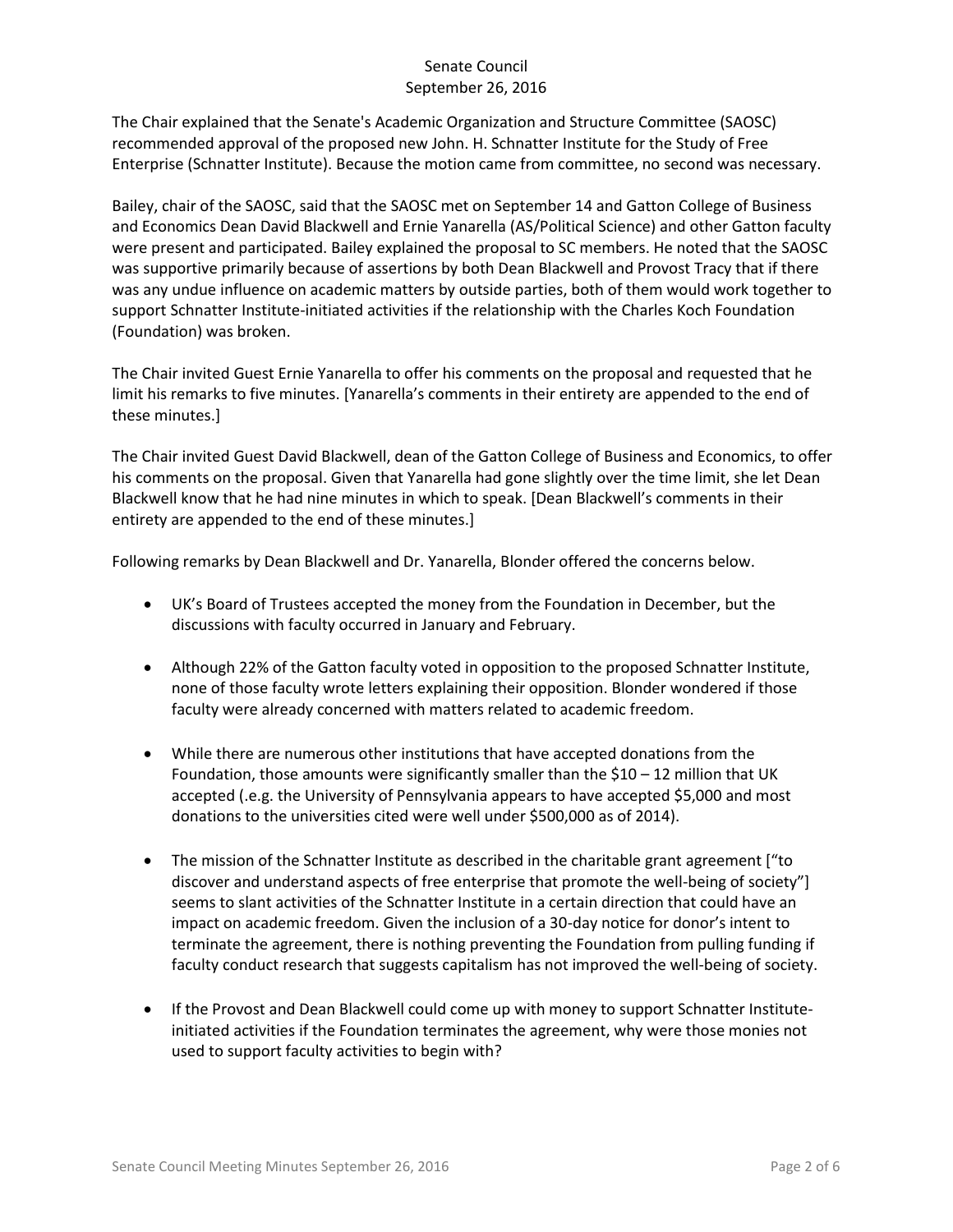Bailey commented that a unit on campus used to be described as one that conducted research into certain types of diseases. In an attempt to make it more positive, the research was subsequently described as investigating the well-being of certain animals. He thought the phrase "well-being" was not nefarious, but rather was trying to frame the proposal positively. Blonder said that Charles Koch and John Schnatter have had all sorts of problems with not paying workers properly and it was well known that the Koch brothers distrust climate change data. If a faculty member opted to conduct research that is not related specifically to well-being, that research might be determined to not fit with the Schnatter Institute's mission and pose an issue.

Grossman expressed agreement with Dean Blackwell's previously stated opinion that the majority of the Gatton faculty opposition to the Schnatter Institute was not related to the Schnatter Institute itself, but rather was due to not agreeing with the political views of the donors. Wood said that her concerns stemmed from language in the charitable grant agreement that said the donation was for the betterment of both the University and of the Koch Foundation. She said she was further concerned by the ability of the Foundation to withdraw monies with only a 30-day notice and asked for more information about how the monies were being transferred and on what schedule. She wondered what would happen to graduate students and faculty members who were supported by Foundation monies if the Foundation gave 30 days' notice to terminate the agreement. She said that language in the charitable grant agreement that requires the donor to be notified if the director of the Schnatter Institute changes and the ability to withdraw all funds with 30 days' notice constituted external control.

Bailey commented that the SAOSC discussed issues of influence and said they ultimately decided that informing the Schnatter Institute's advisory committee about leadership changes was not an odd request. Regarding the timing of payments and what happens if the payments are stopped and monies returned, Bailey said that SAOSC thought it boiled down to trusting the integrity of the University institution and its oversight over hiring and financial support and that they opted to trust that University officials will not bow to pressures that could come from the Foundation. He said the SAOSC was not comfortable saying that they did not trust leadership to not bow to pressures. Wood replied that it had nothing to do with trusting faculty or Dean Blackwell or anyone else – the worrisome concept was that funding could be stopped with 30 days' notice if the Foundation sees something they do not like.

Bailey wondered what time frame for notice would be acceptable. Wood said that one year would be better. She said that section four of the charitable grant agreement used the language "up to" regarding dollar amounts for Schnatter Institute-related salaries, fringe benefits, and other costs. The functions of the Schnatter Institute should either be supported or not. Bailey asked the Chair if it was permissible for Dean Blackwell to offer information about that matter and the Chair said it was. Dean Blackwell explained that if for some reason the full cohort of faculty could not be hired in the first year, or some similar issue arose, the Foundation will only send financial support for what is needed that year. He said it was possible for the Foundation's contributions to be spread out over a period longer than the expected five years.

Bailey commented that while the proposal was a large document, there were essentially two questions that needed to be answered. Does the SC approve the establishment of a multi-disciplinary research institute, and does the SC wish to endorse its non-academic merits? He reiterated that the SAOSC had some concerns about how the Schnatter Institute would operate financially and that the SAOSC was swayed by comments from Dean Blackwell and Provost Tracy that they would make up any financial differences if necessary. Bailey opined that the issue at the present time was more about the Schnatter Institute's proposed administrative structure.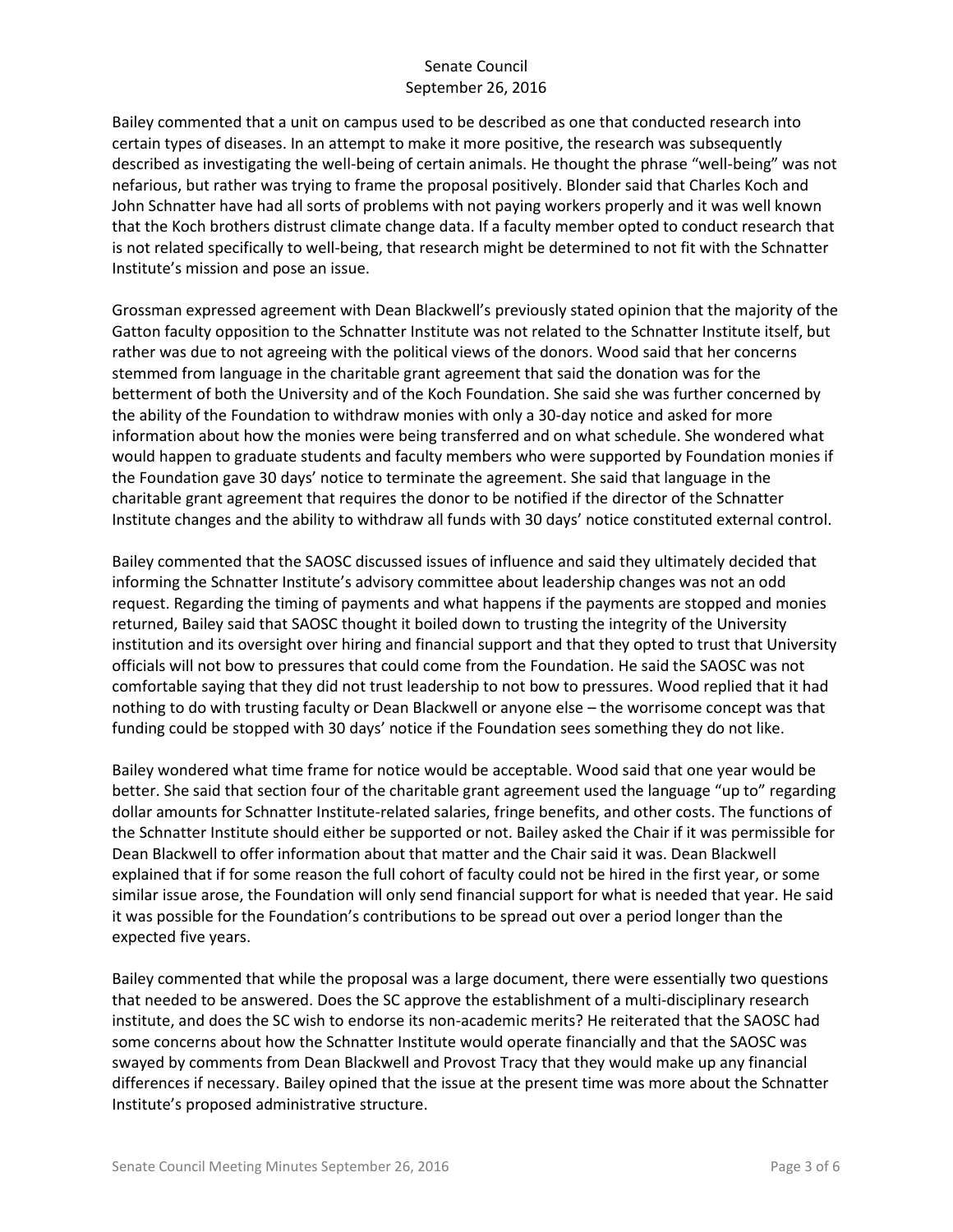Schroeder wanted to know when faculty were first notified about the Foundation's gift. Dean Blackwell said that he first learned about the possibility of the gift on August 15 and included faculty as soon as possible. Guest Bill Hoyt commented that it was discussed during a retreat in August 2015. Dean Blackwell added that discussions had begun a couple years earlier. Similar to the donation for the Lewis Honors College, the Board of Trustees had to approve the gift before the process of establishing the Schnatter Institute could begin. He added that the Board of Trustees voted on it in December 2015.

The Chair interjected to note that there were additional guests other than Blackwell and Yanarella present. She suggested they introduce themselves. There were five members of the Department of Economics (James Fackler, John Garen, Bill Hoyt, Frank Scott, and Aaron Yellowitz) as well as a reporter from the Herald-Leader (Linda Blackford). Discussion continued.

Mazur asked for additional information about how the Koch brothers became interested in making the donation to the University of Kentucky. Dean Blackwell explained that the Gatton College had an agreement with BB&T bank for almost a decade and those monies funded some doctoral fellowships and research grants and perhaps also an undergraduate reading group – the monies were on the smaller side. He said his recollection was that a UK alumnus approached the Foundation about establishing a formal institute, perhaps a couple years ago. He said he was not told who that alumnus was, but the activities of faculty and their publications came to their attention but that conversations between the alumnus and the Foundation were not ultimately fruitful. Mazur said she had a hard time believing that any unit would have the stomach to return \$10 million dollars to a donor after the charitable grant agreement was already signed. She noted that her comments were not intended to imply that she thought Dean Blackwell and other members of leadership would not object to undue influence.

Bailey said that he was unaware of any instances in which Foundation monies were withdrawn from an institution. Grossman opined that there was nothing nefarious about an organization donating money and expecting the donation to benefit them. Most large donors want recognition and have their names and contributions be noted in acknowledgements of publications. Although anonymous giving was considered to be the highest form of giving, there were still situations where it was acceptable to identify the donor and acknowledge their support.

Yanarella asked to offer a couple comments and the Chair granted permission. Yanarella said that academic freedom was probably something in which everyone in the room profoundly believed. He acknowledged that many of the contract clauses that were problematic elsewhere were not in the charitable grant agreement between UK and the Foundation. The problem was that the Schnatter Institute would preclude a widespread consideration of capitalism in its many variations and would only allow the narrowest of models to be explored. Alternatives to capitalism that should be part and parcel of a genuine institute for the study of capitalism will not be considered. Yanarella's second point was that if the Schnatter Institute is established, the whole process will be normalized and never again discussed unless egregious problems emerge. He said he did not understand how faculty could separate the driving political intentions of the Koch brothers and John Schnatter from the influence on political debate and the kinds of public policies that flow from those sorts of activities. Bailey opined that Yanarella's comments were conjecture based on faculty's worst fears. Bailey said that the SAOSC's recommendation that a review be conducted halfway through the program was intended to allay concerns about a very narrow view of acceptable free enterprise-related activities.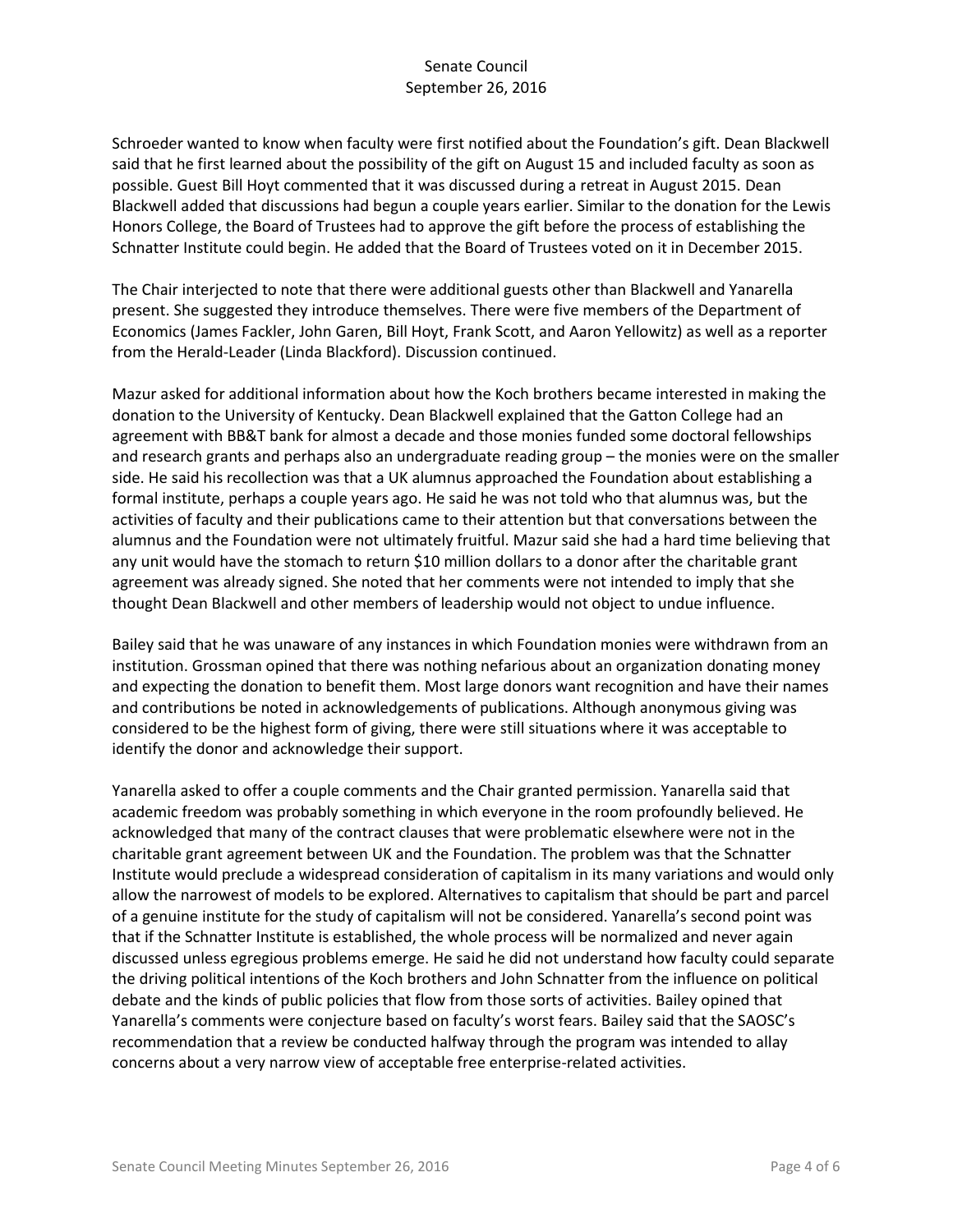Dean Blackwell noted that Bailey addressed Yanarella's first point by noting there was no basis in the documentation or intent of faculty for Yanarella's assertions. Blackwell noted that such assertions were belied by the research records of faculty working those areas, who had a very broad set of research issues ranging from taxi drivers in New York to the effect of the Affordable Care Act on health outcomes in Kentucky. He added that Yanarella's second point was not relevant because the Schnatter Institute had not yet been established.

Blonder asked the faculty members guests from the Department of Economics if any of them voted against the Schnatter Institute proposal. [None did.] Guest James Fackler (BE/Economics) suggested that some colleagues were concerned about what had occurred at other campuses in regards to academic exercises. He said that was part of the reason people went to such lengths to build faculty protections into the charitable grant agreement. Dean Blackwell clarified that the \$10 million may be used over a period longer than five years but so far approximately one million dollars had been spent on salaries and benefits. He said that with expected resources and retirements and departures, he said that could be absorbed readily if necessary.

Guest Bill Hoyt (BE/Economics, department chair) added that he heard about faculty concerns through his position as department chair. He said he thought that the biggest concern of several faculty was probably reputational. Other faculty were concerned about graduate students and what the proposal might mean for them. He said he heard less concern about the Schnatter Institute affecting research per se, but rather there was a perception that it was a major concern. Lauersdorf asked if there was a similar 30-day requirement for UK to give if UK intends to withdraw from the charitable grant agreement and if there were any financial ramifications for doing so. Dean Blackwell said that UK could terminate the charitable grant agreement at any time with no ramifications other than returning the Foundation monies not already spent by UK. He said he made it very clear that UK will walk away from the agreement if there is any attempt at exerting inappropriate influences.

Bailey reminded SC members that the first **motion** from the SAOSC was a recommendation for approval of the academic status of the institute but also recommend a review of the program at the halfway point of Foundation support (September 2019) of the scholarship and the progress towards goals of the proposal. Because the motion came from committee, no **second** was required. Blonder **offered a friendly amendment** to amend the motion to require a review and that it be done by both the University Senate and Provost. After brief discussion, the wording below<sup>1</sup> was finalized.

Recommendation for approval of the academic status of the institute but and also recommend require at the halfway point of Foundation support (September 2019) a review by the University Senate in collaboration with the Provost of the program's at the halfway point of Foundation support (September 2019) progress in of the scholarship and the progress towards goals of the proposal its mandate to safeguard academic freedom.

Neither Bailey nor Dean Blackwell expressed objections to the changed motion, although both commented that it was possible that people in various positions may have changed by the time September 2019 comes. Porter asked how safeguarding academic freedom could be reviewed; Grossman replied that a review committee could ask faculty in the Schnatter Institute if they felt pressured to change their research. Fackler added that it could involve discussions with people who are

 $\overline{\phantom{a}}$ 

<sup>&</sup>lt;sup>1</sup> Underline formatting denotes added text and strikethrough indicates deleted text.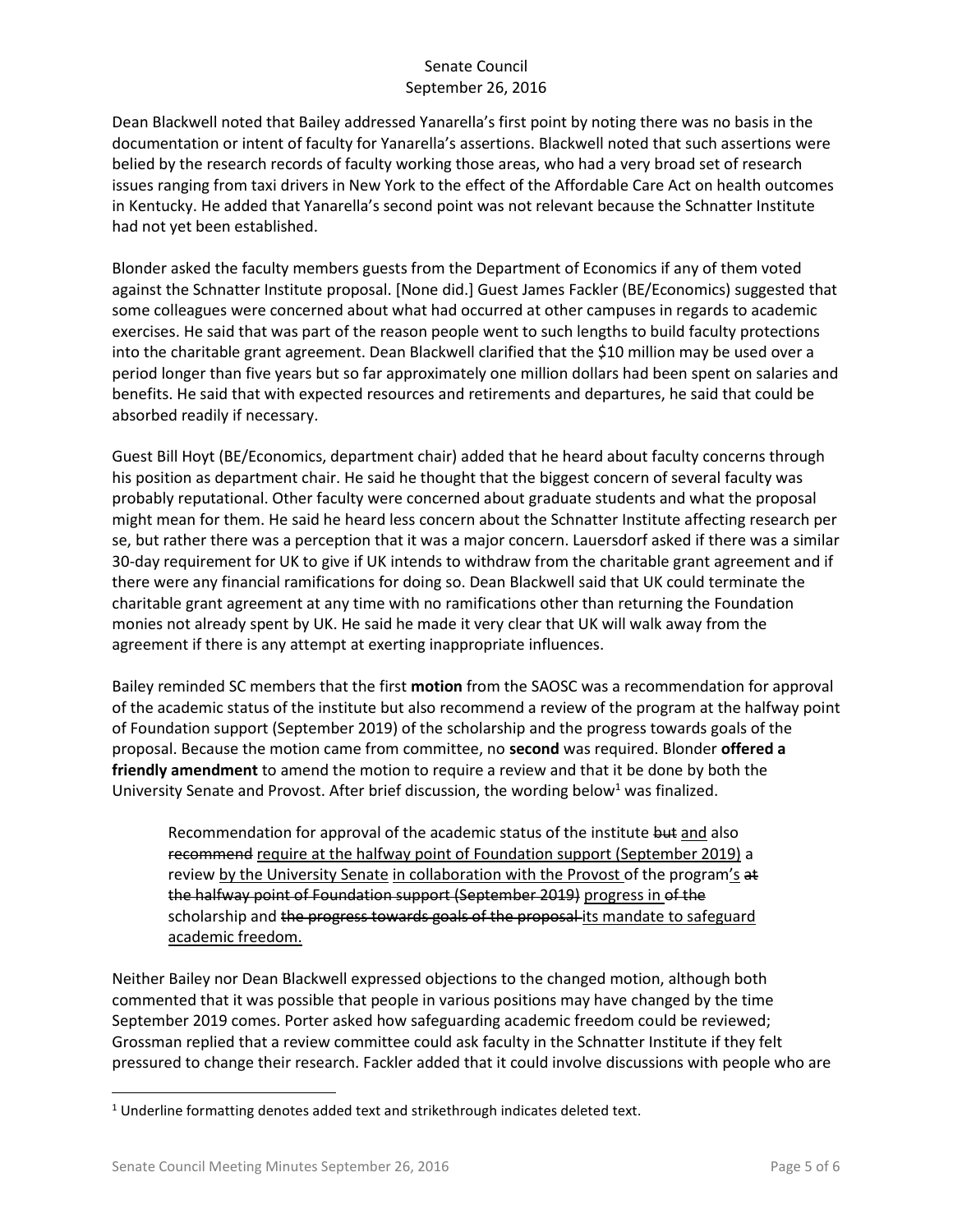directly affiliated with the Schnatter Institute. There was additional discussion about how to conduct such a review, as well as the timeline for doing so to adhere as much as possible to University review schedules. A **vote** was taken and the motion **passed** with none opposed and no abstentions.

Bailey explained that the second **motion** from the SAOSC was a recommendation that the Senate endorse the academic organization, reporting, infrastructure and funding for the institute. Because the motion came from committee, no **second** was required. A **vote** was taken and the motion **failed** with three in favor, four opposed, and three abstaining. Wood commented that both motions would go to the Senate for deliberation, but the second motion would go without a recommendation from the SC.

The Chair thanked the guests for their contributions and invited them to attend the Senate meeting October 10, 2016.

### 3. Nominees for Area and Advisory Committees

SC members discussed nominees for a series of external review committees and identified four nominees each for the external review committees for Libraries and Health Sciences.

Concerns were raised about the number of college reviews being conducted in one year and the lack of staggered terms that would mean that all members would leave the committee at the same time. SC members agreed with the suggestion that the Chair send forward four names each for the Libraries review and Health Sciences review, but send a handful of recommendations for efficiency before identifying nominees for the other four proposed external review committees. The suggestions were: limit a committee's review work to two colleges per year, even if that means expanding the number of review committees; stagger the term duration for the first round of committee nominees (at two years' duration and three years' duration) so that not all members roll off at the same time; reconsider the grouping of colleges for each committee to balance large and small colleges as well grouping by college disciplinary areas.

SC members then identified a variety of nominees for the Librarians Academic Area Advisory Committee, Health Care Clinical Sciences Academic Area Advisory Committee, and Ride Home Express Departure Time Review Committee.

Mazur **moved** to adjourn and Schroeder **seconded**. SC members voted with their feet and the meeting was adjourned at 5:06 pm.

> Respectfully submitted by Katherine M. McCormick, Senate Council Chair

SC members present: Bailey, Blonder, Brown, Grossman, Lauersdorf, McCormick, Mills, Porter, Schroeder, Stekardis, Wood.

Guests present: Linda Blackford, David Blackwell, James Fackler, John Garen, Bill Hoyt, Frank Scott, and Aaron Yellowitz.

Prepared by Sheila Brothers on Tuesday, September 27, 2016.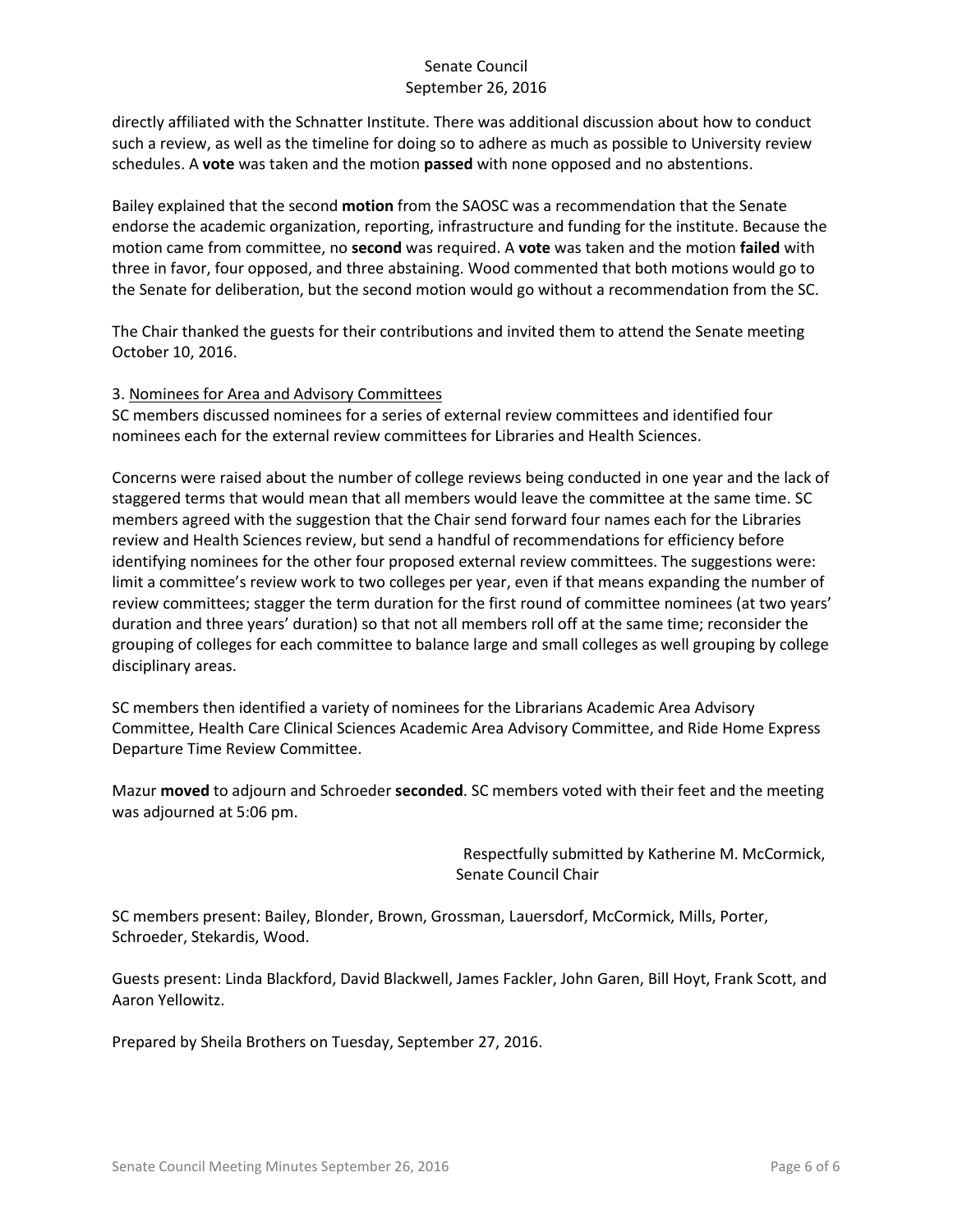# Opening Comments before the UK Senate Council —Monday, September 26, 2016

by

Ernie Yanarella, UK Faculty Member and Former Senate Council Chair and Presiding Officer of the University Senate

 I appreciate this opportunity to speak before a body that I have chaired and for whom I have the highest respect. I am also delighted to be part of what one Senate Academic Organization and Structure Committee (SAOSC) member twelve days ago called the Dave and Ernie Show.

 Along with the documents I have also shared with you, my remarks today are intended to convince you of the signal importance of this review of the Schnatter Institute proposal jointly funded by two large and powerful foundations and to remind you of your duty to deliberate and render recommendations upon its character and administration.

 In my statement to Ernie Bailey's SAOS committee, I argued that its institution would violate three hallowed principles of the modern research university: institutional autonomy; institutional neutrality; and institutional academic freedom. I also argued that its overriding mission and objectives, as designed by its foundation crafters, were thoroughly ensconced in an underlying myth of the market central to a normative image of free enterprise capitalism. That is, it is grounded in a particular ideology of market capitalism propagated by the Austrian school of economics, Friedrich Hayek, and Milton Friedman. To my mind, it is thus a politically veiled "gift" with many strings attached and an assortment of outside checks and controls by these foundations that amounts to a Trojan horse that I believe will insinuate itself through the forces of Big Money/corporate influence into this institution's academic structure and curriculum. As a result, it will lead to the subtle shaping and control by outside sources of faculty research and teaching and the molding of student attitudes against political ideas and policy issues deemed a threat to inherited wealth and corporate power and their hegemony over American public policy and public life.

 The facets of this untoward intrusion into the Academy are well-documented in the University of Illinois—Champaign-Urbana and the Florida State University reports. I would daresay that any open-minded academic or faculty representative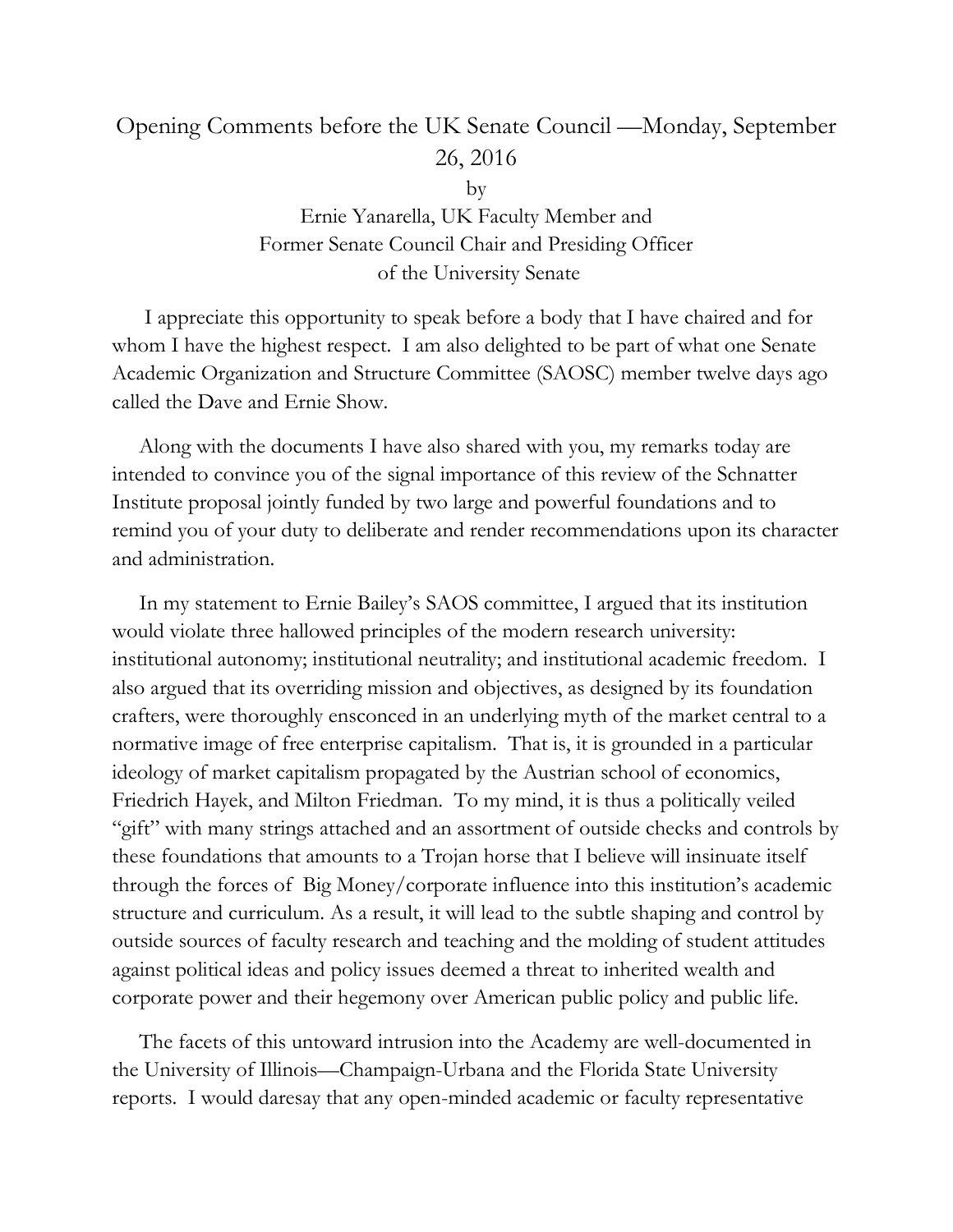who reads these documents juxtaposed against the UK- Foundation Agreement would be moved to recognize the nature of the threats posed by approval of this institute at this public university.

 My earlier presentation to the Bailey organization and administration committee offered specific details and arguments supporting these assertions, and I trust you have considered them in light of your reading of the Illinois and Florida State reports. For now, I wish to highlight three points or arguments.

 First, I want to reiterate my SAOSC argument that we cannot segregate the Koch/Schnatter institute-driven campaign on U.S. campuses including at UK from the political and lobbying strategy of using campaign money to hijack American democracy and flood our electoral politics with what Jane Mayer calls "dark money." They are part of the same larger corporate–Big Money program and integrated network intended to further enrich the wealthy, beggar the middle class and the poor, and pollute the public sphere. We as concerned citizens cannot simply lament the state of our politics and elections while willfully closing ourselves off within the walls of academe from the unity of Big Money electoral funding and lobbying in politics and the filtration of the dark money onto our American campuses from the same sources. Such blindness or naiveté is surely beneath our intelligence and our sense of professional ethics. That is why, I suspect, the UK economics department voted 9-8 on the acceptance of this money.

 Second, I wish to remind you of that kernel of truth in George Bernard Shaw's famous aphorism in his play, "The Doctor's Dilemma," that "every profession is a conspiracy against the laity." Shaw of course phrased it as a truism, not a universal and unqualified verity. In effect, he warned of how ministers of the cloth, political scientists, and even economists can identify with and come to subserve the wealthy and elites of the world--losing sight of their higher tasks of saving souls, making better citizens and defending democracy, and improving the quality of life and economic conditions of all human beings at work and home. The materials provided by the staff of UnKoch My Campus demonstrate that the chosen top administrators of the proposed institute are already part of the Koch Foundation's larger integrated network and are collaborating in Koch-sponsored associations to shape the institute into an ideological weapon and political tool of a larger movement that has been extensively researched and roundly-criticized for its designs to reshape U.S. campuses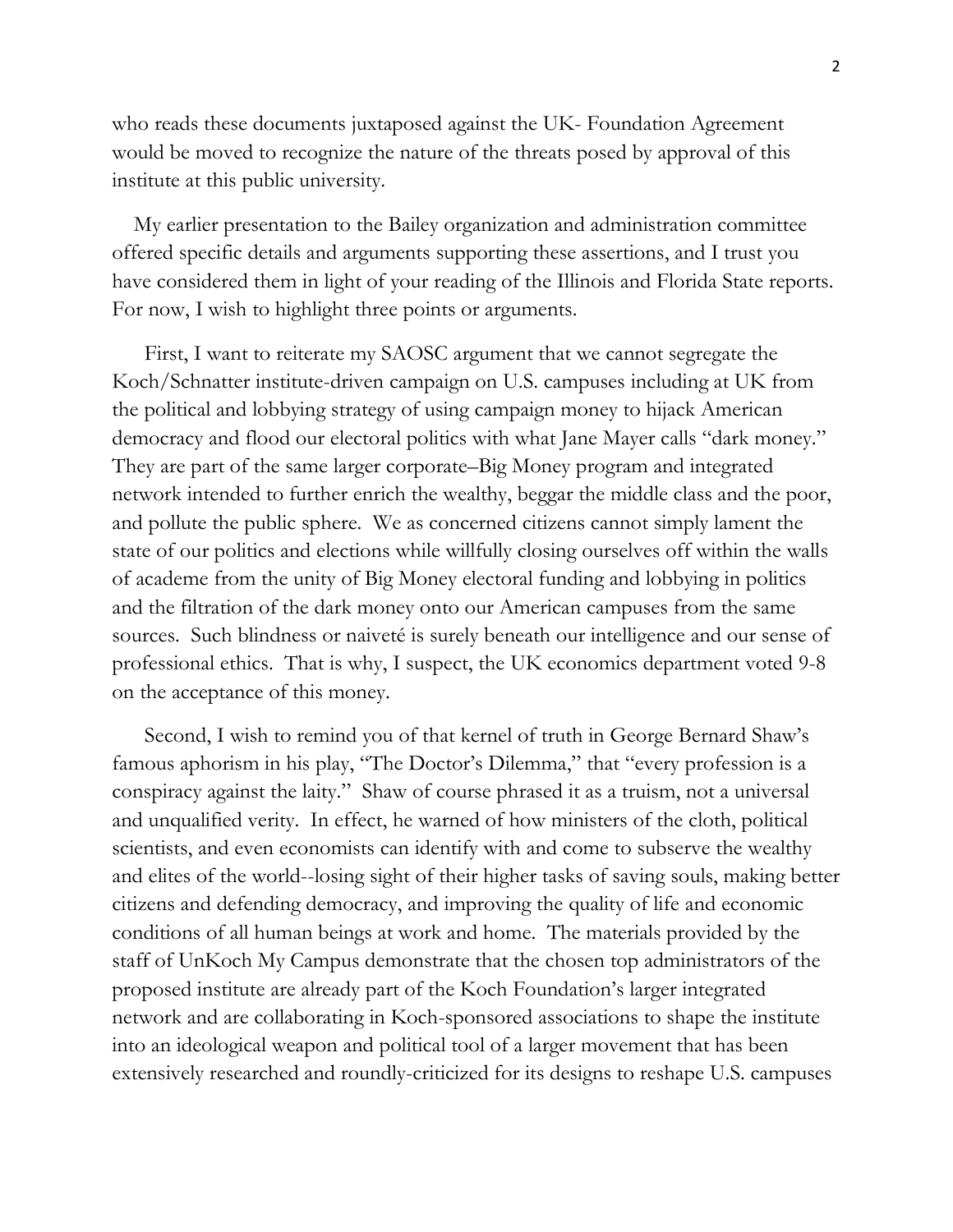to promote those political and ideological agendas advancing the interests of the wealthy and the powerful.

 Third, and finally, I will readily acknowledge that an institute for the study of capitalism established as a University-wide center could be a good thing. It would channel funds into the most varied and critical studies of capitalism; it would be a forum for the sharpest, most pluralistic, and challenging panels and debates among economists, sociologists, political scientists, philosophers, and anthropologists on campus and without; it would be beholden to the catholic group of faculty who were part of it. And it would be administered in a manner that sustained the principles of institutional autonomy, neutrality, and academic freedom. Alas, the Schnatter Institute, if approved and formally established, will do none of these things based upon the profusion of documents and information provided to you by me and by the UnKoch My Campus, and available in books and exposes like Jane Mayer's *Dark Money*.

 So, in conclusion, as perhaps the last bastion of its defense and protection of the hallowed principles I have invoked as standing at the center of the modern research university, you representatives of the faculty's governance processes—I say-- cannot, must not, shirk the responsibility to carefully and thoughtfully review this proposal in light of the wider societal and political goals of its Trojan "gift-givers." I urge you to take what time is necessary to assess it thoroughly in your mind as to its benefits and liabilities to this university. If you do, I am confident that you will reach the same conclusion as have I—that it is unworthy of the university ideals we hold dear and should not be recommended by the Senate Council or affirmed by the University Senate.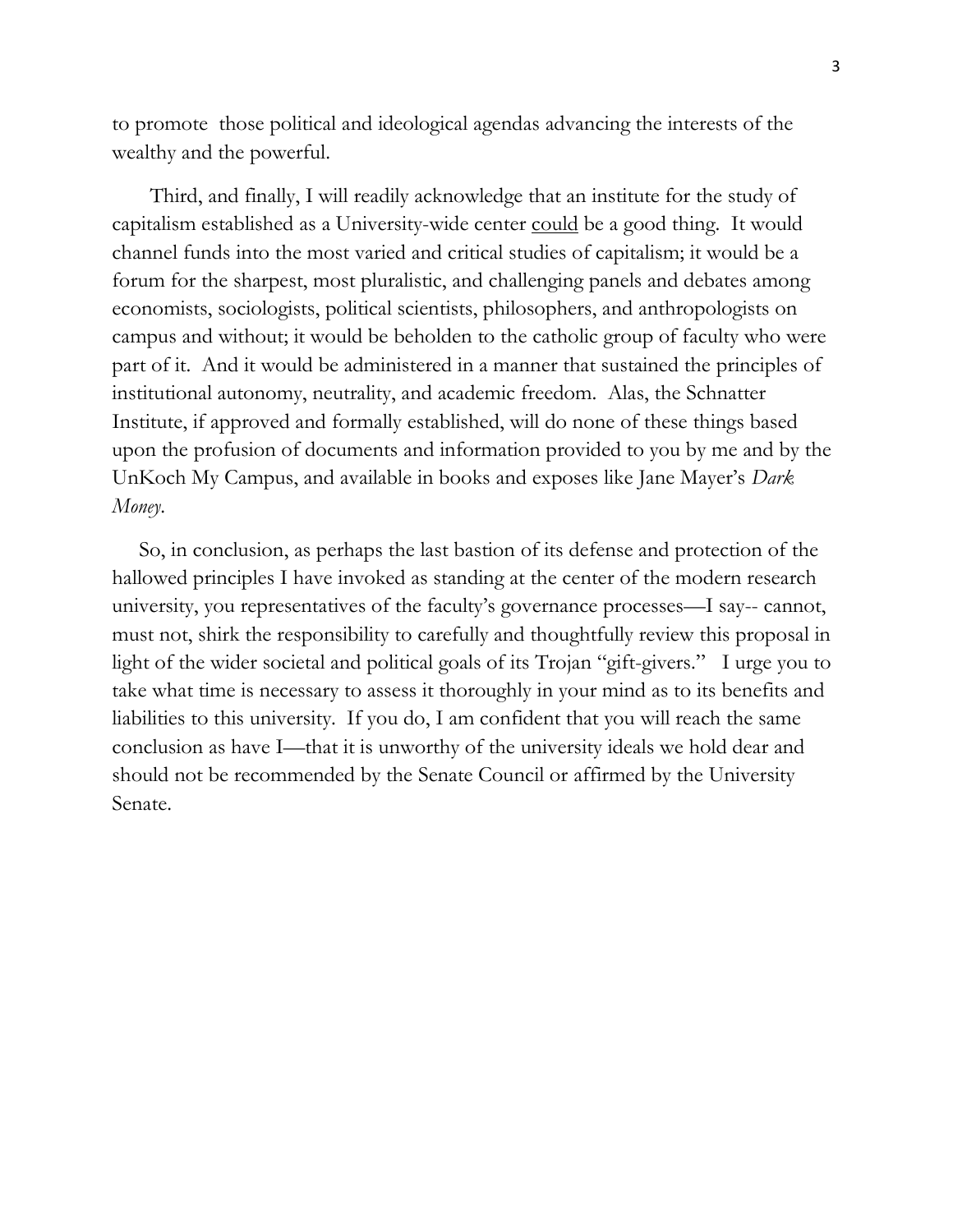**Summary of Remarks to the University of Kentucky Senate Council on the Proposed Schnatter Institute for the Study of Free Enterprise David W. Blackwell, Dean, Gatton College of Business and Economics September 26, 2016**

# **The Nature of the Institute**

- 1. It does not create, house, or deliver any degree program. Degree programs reside in our departments.
- 2. It does not create new courses. Courses are proposed and approved by faculty in our academic departments.
- 3. It does not hire or house any faculty members. Any affiliates of the institute are hired, evaluated, rewarded, tenured, and promoted in the academic departments.
- 4. Any new faculty positions hired from donor funds are housed in one of our academic departments and are hired using normal faculty search processes.
- 5. The Institute exists primarily to support the research and teaching of faculty members interested in studying the impact of free enterprise on society and to enable recognition of the primary donor through branding of activities supported by donor funds.
- 6. While the Institute may be technically considered an "academic unit," it does not resemble in any way an academic department or degree program.

# **Academic Freedom and Integrity**

- 1. Faculty members in the Gatton College have been conducting research about free enterprise, teaching about it, hosting guest speakers, and using donor funds to support faculty research and various non-credit student enrichment activities for over 30 years.
- 2. Academic freedom means that faculty members determine their own research agendas and each faculty member is free to engage in the type of research they wish. No department chair, dean, provost, president or governance body can dictate a faculty member's research agenda.
- 3. A successful research agenda requires intellectual rigor and integrity if it is to be published in reputable, peer-reviewed outlets and have an impact on the profession. The academic value of Institute work is determined by publication in peer-reviewed journals, our academic standards as reflected in departmental evidences documents, the merit review process, the raise process, the promotion and tenure process, and the labor market for faculty.
- 4. As documented in the proposal, the Institute has been carefully vetted and endorsed by majority vote of the Gatton College faculty, the faculty of each academic department in the college, the Gatton Faculty Council, and the Dean's Advisory Council (external). Further, the Dean and the Provost have endorsed the Institute.
- 5. These votes came after transparent and vigorous discussions of the concerns raised by our faculty, which included all of the concerns raised by Professor Yanarella. The donor agreements and proposal documents were made available to everyone involved in the discussions.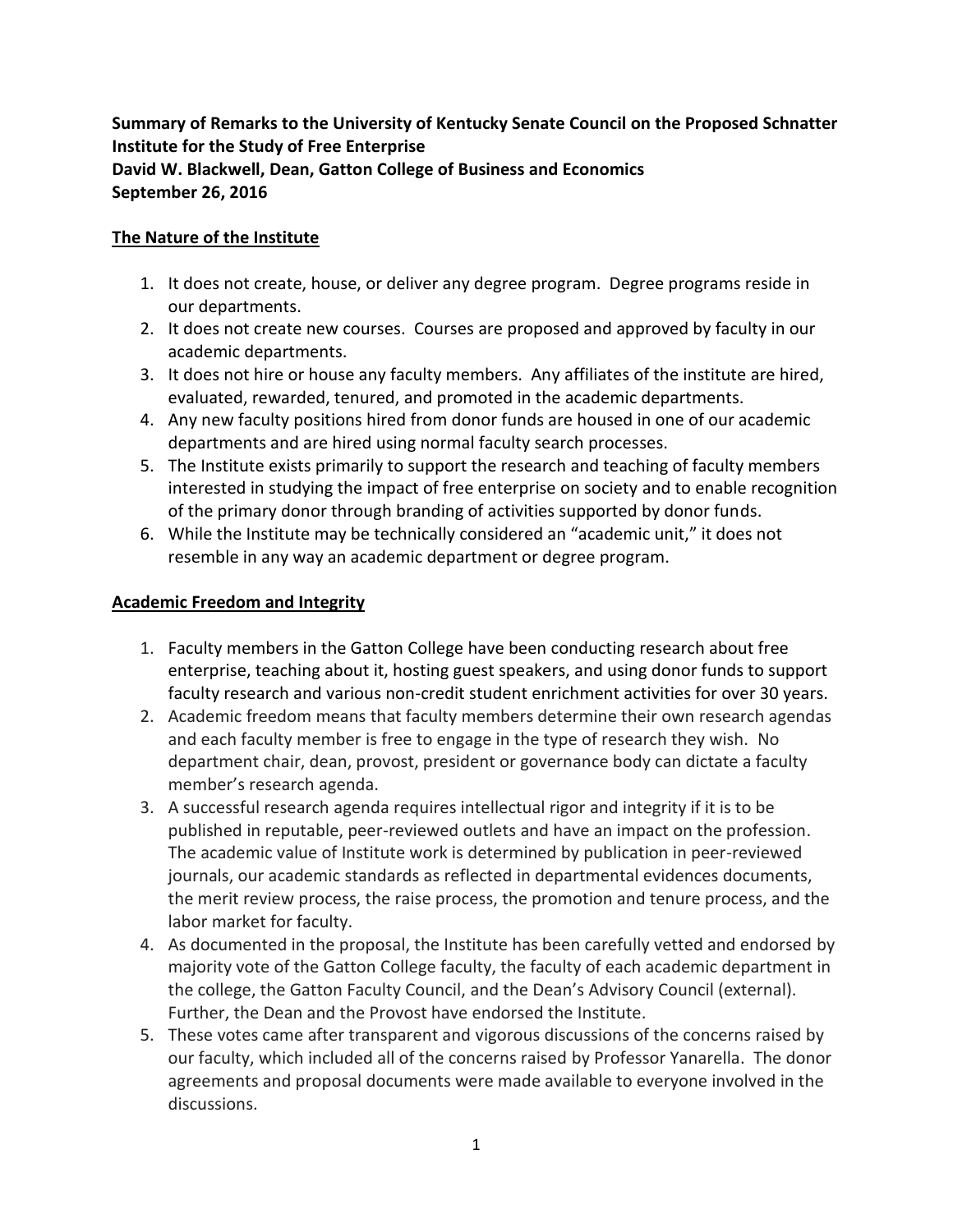6. The protection of academic freedom and integrity requires that we apply our normal shared governance practices and rigorous standards in the hiring, evaluation, and promotion of faculty; in admitting graduate students and advancing them through their academic programs; in teaching and developing courses; and in any other academic pursuits. As I believe is clear from the agreement, the proposal, and supporting documents, all of these protections are in place and will be followed.

# **Concluding Remarks**

- 1. This charitable grant is similar to any other grant in that it requires accountability for executing the activities specified in the grant agreement and reporting to the grantors annually on Institute activities. Grants are contingent on performance under the grant and grantors can stop payment for non-performance. Thus, the Institute supported by this charitable grant should be treated no differently than any other similar entity. Other research centers in our college are also supported by external grants that could go away for any number of reasons.
- 2. The academic merit of this Institute should be evaluated based on the many scholarly accomplishments of the faculty members who have come together to form it and not on whether one agrees with the political views of the donors. I think everyone agrees that we get on a slippery slope if we evaluate this Institute differently than others on campus because of a perception of the donors' political views.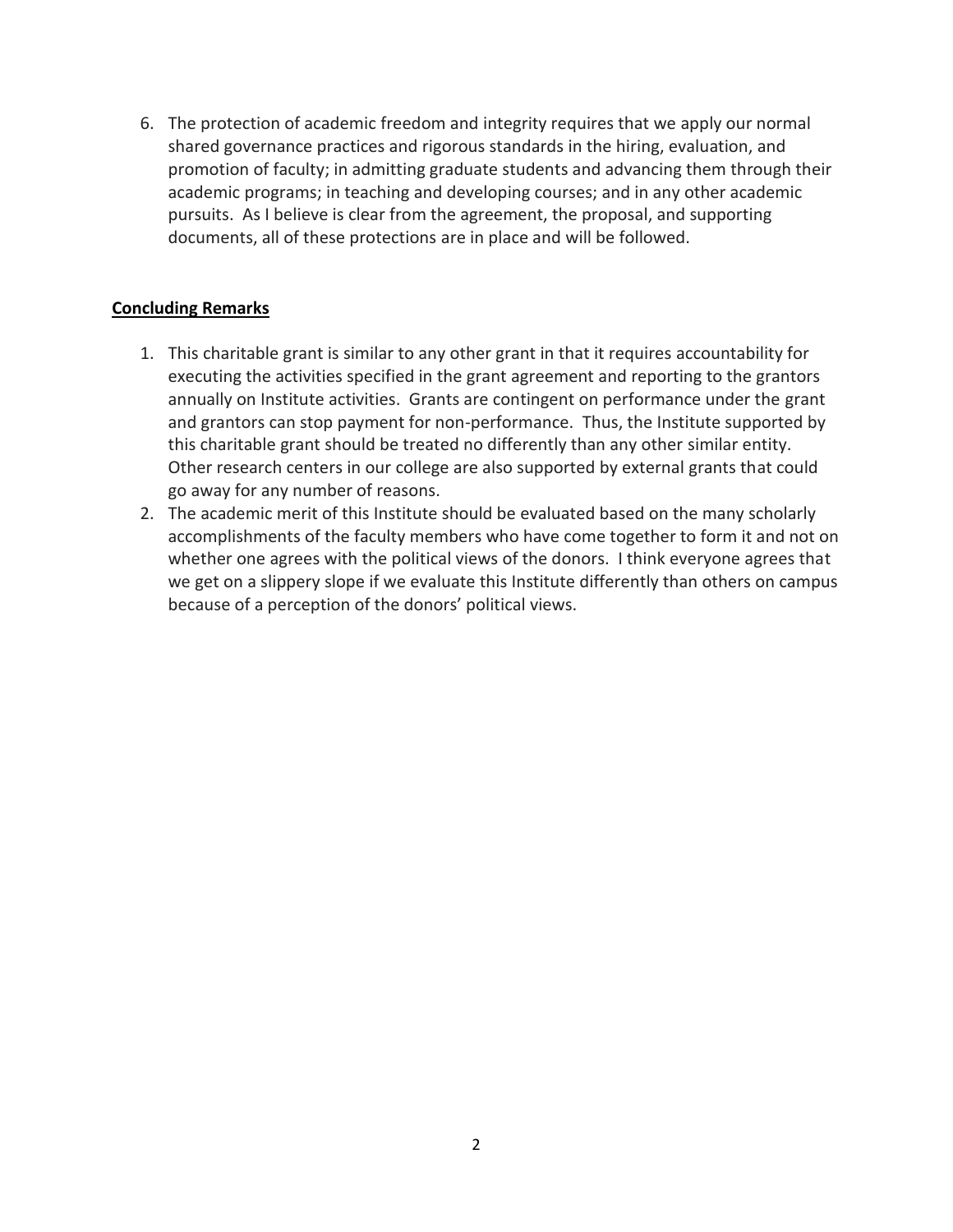# **Statement to the University of Kentucky Senate Council on the Proposed Schnatter Institute for the Study of Free Enterprise David W. Blackwell, Dean, Gatton College of Business and Economics September 25, 2016**

### **Academic Freedom and Integrity**

It is imperative that any academic initiative, including the Schnatter Institute, serve the mission of the University. Academic freedom and integrity are central to accomplishing the missions of the University of Kentucky. As Dean, I am obligated to nurture and protect the academic freedom of all faculty members, including those who choose to study the impact of free enterprise on society. And, I am resolute in maintaining the academic integrity of the Gatton College. Our donor agreement is very clear on the point of academic freedom:

> **Promoting Academic Freedom.** The Donor's grant is intended to help promote an environment at the University where ideas can be exchanged freely and useful knowledge will benefit the well-being of individuals and society. Thus, the Parties agree that the academic freedom of the University, the Institute, and their faculty, students, and staff is critical to the success of the Institute's research, scholarship, teaching, and service.

Academic freedom means that faculty members determine their own research agendas and each faculty member is free to engage in the type of research they wish. Their success requires the intellectual rigor to publish in reputable, peer-reviewed outlets. Some faculty members may be fortunate enough to gain external support for their work, but this does not change the necessity for intellectual rigor and strong academic standards. Thus, faculty members are encouraged to address issues as they choose and they may seek outside support under the conditions of academic integrity. To prevent researchers from using external financial support for their research or to grant it only to some set of "pre-approved" topics and intellectual approaches, is to deny academic freedom.

As carefully documented in our proposal, the faculty of the Gatton College had vigorous discussion of these fundamental issues in a number of venues to vet the Schnatter Institute. Many of the concerns raised by Professor Yanarella were addressed in these discussions and a strong majority of our faculty members support forming the Institute. Through the discussions and subsequent votes, our faculty has expressed confidence in the ability of our system of shared governance to ensure that our academic integrity is maintained. As Dean, I have been unequivocal in my communications with the donors about the importance of protecting that integrity. Further, I trust my colleagues who have spent over 30 years conducting research related to free enterprise to protect their own academic reputations in choosing research topics, conducting the research with rigor and integrity, and in choosing appropriate outlets.

The protection of academic freedom and integrity requires that we apply our normal shared governance practices and rigorous standards in the hiring, evaluation, and promotion of faculty; in admitting graduate students and advancing them through their academic programs;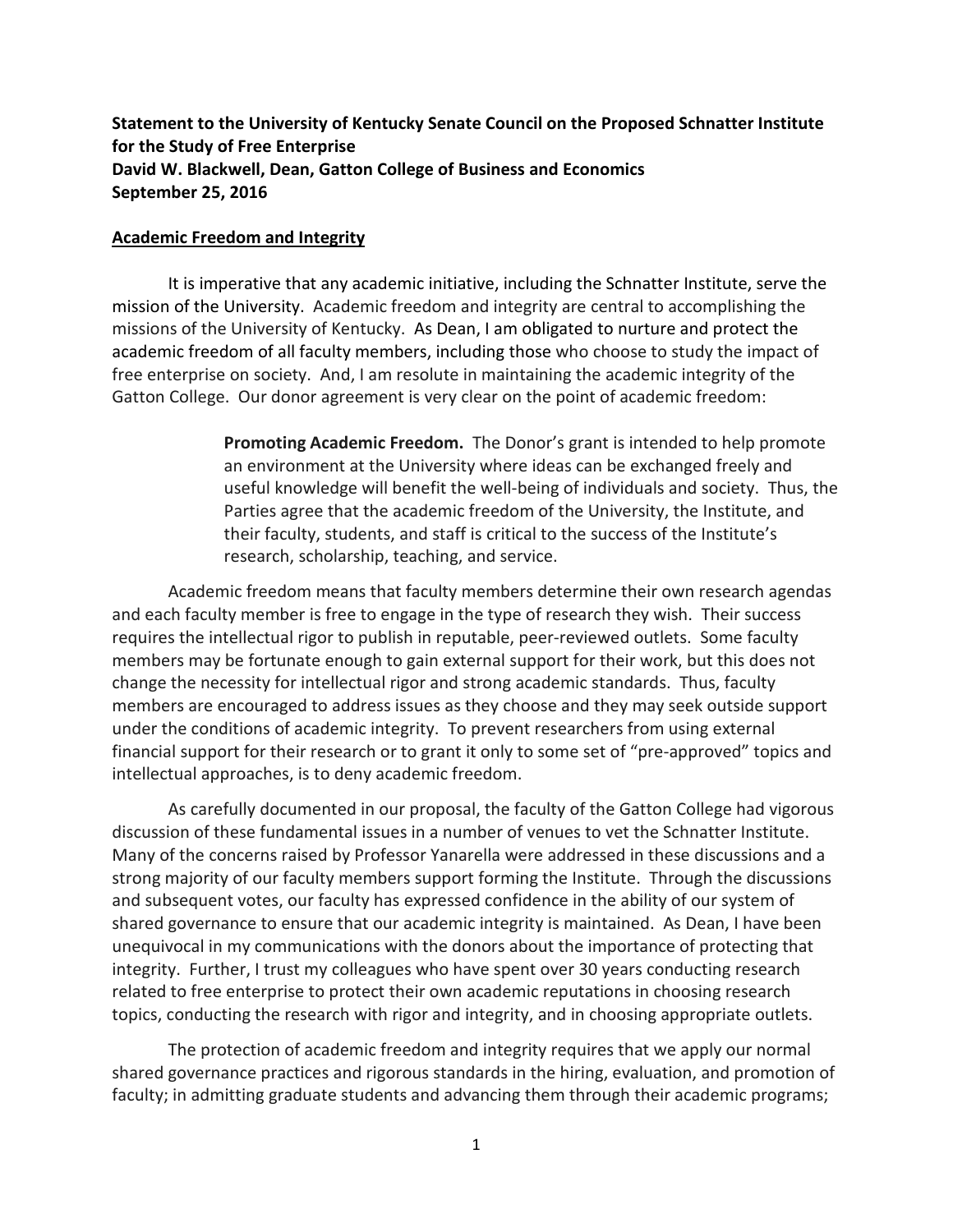in teaching and developing courses; and in any other academic pursuits. As I believe is clear from the agreement, the proposal, and supporting documents, all of these protections are in place and will be followed.

The academic reputation of the College and University will be enhanced by the breadth of topics to be addressed by Institute scholars and by the excellent scholarly reputations of Institute affiliates. The study of free enterprise encompasses the examination of individual markets and economies that have varying degrees of private ownership, competition, legal protections, consumer choice, as well as different degrees of government involvement and regulation of economic activity. As such, it applies to virtually every field of economics and related fields, including labor economics, public economics, industrial organization, economic development, macro- and monetary economics, health economics, environmental economics, international economics, finance, and entrepreneurship.

Given the central role that markets play in our world, economists place strong emphasis on understanding of how markets actually work, how individuals make economic decisions, and how well economic models characterize these phenomena. They also explore how prices, outputs, employment, wages, and human welfare are affected by the dimensions listed above (i.e., private ownership, competition, consumer choice, legal systems, and regulation). Research in economics, therefore, often considers how government activity influences various economic outcomes. These investigations should be rigorous, scholarly exercises with no pre-ordained results. Naturally, ultimate success regarding research requires vetting and peer-review, with publication in appropriate outlets. The initial group of Schnatter Institute affiliates each have long careers in research following this approach, with much success over the years in publishing in outstanding journals. They each have strong reputations for intellectual integrity and there is every expectation that they, and any other affiliates, will maintain their strong reputations and rigorous scholarly activity.

#### **Addressing Concerns**

I now turn to a number of concerns raised by Professor Yanarella, among others. For the most part, these have already been addressed in the Institute proposal.

Attention has been called to a handful of universities whose donor agreements may have given donors inappropriate influence over academic decisions. However, what is at hand is our donor agreement and our proposal. We have built into our agreement customary safeguards to protect our academic freedom and integrity and to ensure that University governance processes are followed. Moreover, there are hundreds of colleges and universities that have engaged in agreements with the donor in question with apparent success. These include such highly regarded institutions as Harvard, Dartmouth, Duke, John Hopkins, NYU, University of Maryland, Penn State University, Notre Dame, University of Virginia, and many others.

Another comment suggests that outside foundations will gain control of research and teaching. As emphasized in the proposal document and above, this is patently incorrect. The University controls the hiring and promotion of faculty, evaluation of faculty research and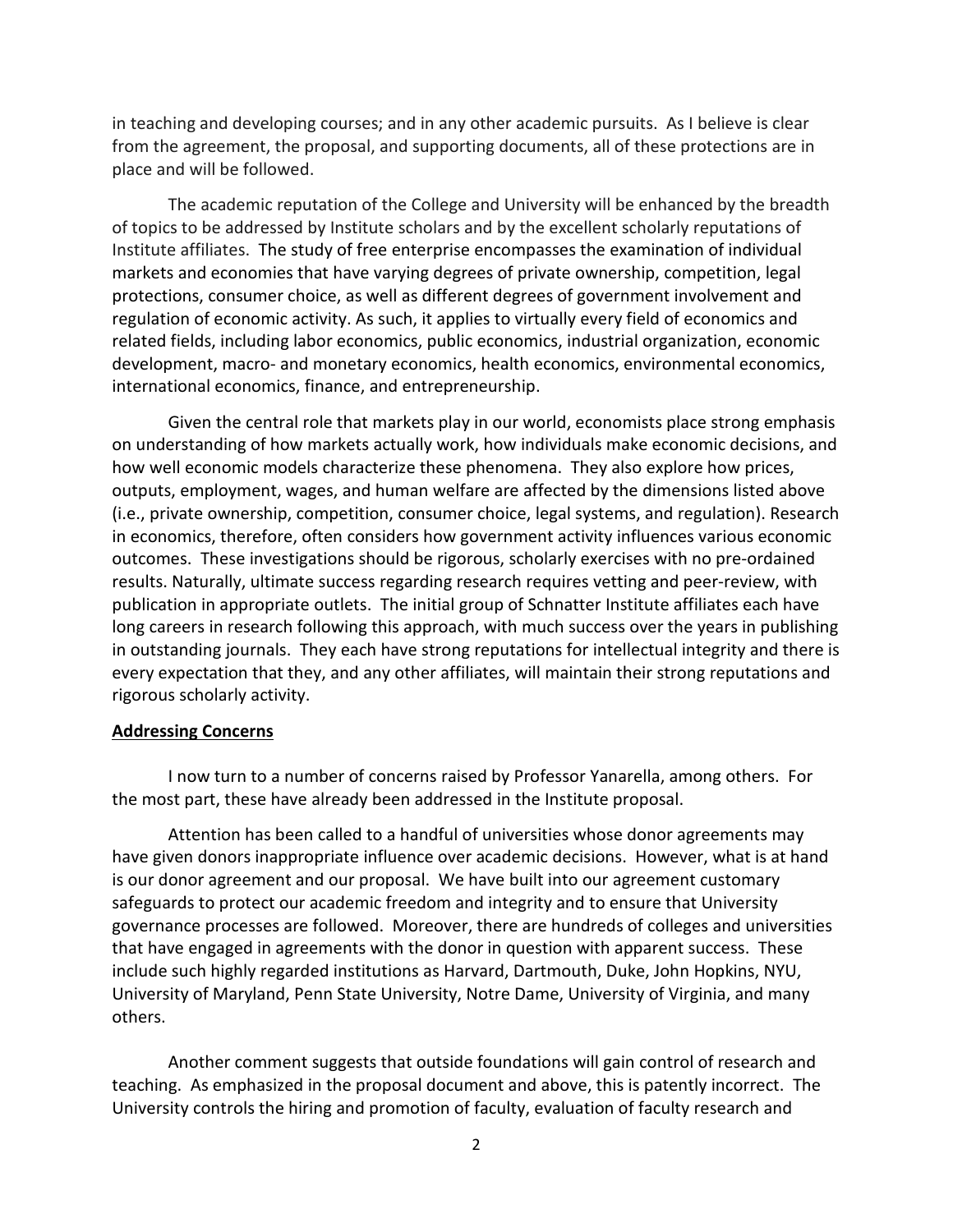teaching, admission of students and their advancement through their academic programs, the development of new courses, and related matters. This is done through the usual Department, College, and University processes. As mentioned in the proposal document, the Schnatter Institute will report to the Dean's office and it currently reports directly to the Dean. As I would with any entity in my college, and especially one reporting directly to me, I intend to hold the Institute accountable for making valuable contributions to the University's and College's missions with integrity. Given the trust and confidence I have in my colleagues, however, I believe the Institute will bring great credit to UK and the Gatton College.

Donors have the right to provide or to not provide funding. However, we only accept funding under the conditions that it comes within the parameters of our University governance processes. These points are clear in the agreement and in the proposal document. It is not unusual for donors (or granting agencies) to provide funds to support broad areas of research. In many areas this is the norm. The NIH awards grants for cancer research with the full expectation that the researcher will do exactly that. A center for equine research usually pursues research on horses, and doesn't go off into geriatric research topics. There is no difficulty here as long the funding is provided under University governance.

Another comment is that the agreement is deceptively worded (so-called "code words") and has a covert agenda. I negotiated the agreement with donor representatives and their attorneys in good faith and in deep collaboration with a University associate general counsel and the University's Office of Philanthropy. I shared drafts of the agreements with the faculty and the Dean's Advisory Council prior to meetings to vet the Institute. There is simply no justification for accusing anyone involved of engaging in deception or having a covert agenda.

A further objection is the allegedly narrow approach of the economics profession (which a good deal of the gift is focused on), urging our economics department to adopt alternative approaches and consider other viewpoints. Professor Yanarella is correct in describing our economics department as mainstream. So his complaint seems to be that economists as a group see the world differently than does a political scientist who came of age intellectually in the 1960s. The reality is that "mainstream" neo-classical economics is an approach used almost universally in the economics profession and is the foundation of almost any study one would see published in a modern, mainstream academic journal. We describe standards of scholarship in the economics profession in a background document titled "Scholarship in the Economics Profession."

One of the goals of the Institute is to invite discussions and provide forums and other opportunities to engage the community with intellectually rigorous interactions about free enterprise vis-à-vis other economic systems. Thus, the Institute openly invites all to collaborate in developing opportunities for such events. You can be sure that we will add Professor Yanarella and anyone else he can suggest to our mailing list and that we will be calling on him to provide an alternative viewpoint in roundtable discussions and other Institute activities.